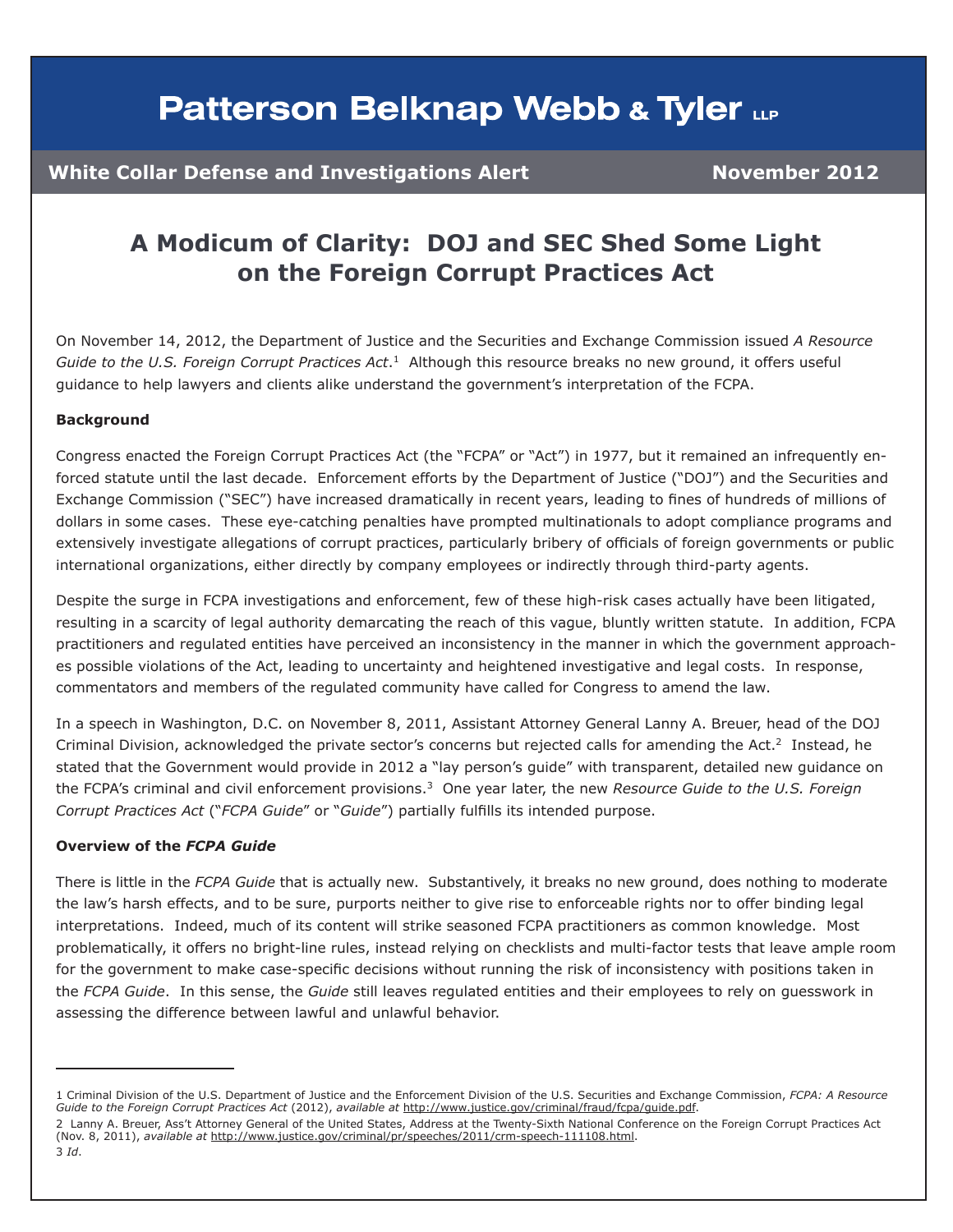At the same time, the *FCPA Guide* mitigates the vagueness of the FCPA's standards, to an extent, by providing extensive case studies and hypothetical scenarios. By comparing the facts of an investigation to these examples, a company can evaluate its potential exposure and take corrective measures. Lawyers and compliance officers also can use the examples when advising clients on prospective decisions about pre-merger due diligence, gifts and entertainment policy, and the drafting or revision of a code of conduct. Equally useful, these examples should provide a powerful tool that companies under investigation may use to persuade the DOJ and SEC not to charge, by contending that the facts of a particular case are similar to those of past declinations described in the *FCPA Guide*. Even if the *Guide* is not technically binding, it will be difficult as a practical matter for the government to deviate from the policies set forth in this resource.

Detailed guidance of this sort has little precedent in white-collar practice and could be particularly useful in an area as nebulous as this one. If nothing else, the DOJ and SEC have provided in one brief (120 pages), authoritative document a collection of resources that are otherwise scattered among numerous disparate sources (such as prior DOJ opinions, DOJ and SEC press releases, and anecdotal experience). Despite its flaws, the *FCPA Guide* should be a key resource for any company that does business internationally.

The primary message of the *Guide* is one that FCPA practitioners long have known: The key to avoiding FCPA prosecution and liability is proactive, effective conduct by a company. Foremost among any such measures—both to prevent corrupt conduct by employees and, if such conduct occurs, to dissuade prosecution and avoid any finding of corrupt intent under the Act—is maintaining an effective, comprehensive and risk-based compliance program. In crafting such a policy, the *Guide* should serve as an invaluable initial resource. Where violations are found, timely disclosure to the DOJ and SEC and appropriate remedial measures have to be seriously considered as means of minimizing potential penalties—and perhaps avoiding any enforcement action at all.

#### **Specific Issues for FCPA Enforcement**

In a question-and-answer format, the *FCPA Guide* provides guidance about most of the issues fundamental to FCPA enforcement, compliance, and practice:

- **Jurisdiction.** The *FCPA Guide* lays out the key issues on which FCPA jurisdiction depends, particularly: (1) whether a company is a qualifying "issuer" or "domestic concern" under the Act, and (2) whether the alleged violation occurred on U.S. soil, even if committed by a foreign person or foreign non-issuer.<sup>4</sup> The *Guide* also explains that liability may result even from some completely extraterritorial conduct, such as an act by a foreign national or company committed outside of the United States, but committed to aid or abet a violation of the FCPA, or a bribery scheme in which a U.S. person participates but in which no co-conspirator acts within the United States.<sup>5</sup>
- **The Business Purpose Test.** To determine if a payment is a bribe, courts apply the "business purpose test," looking to whether a payment was made "to assist . . . in obtaining or retaining business."6 As the *Guide* discusses, this test has been construed broadly by the government, reaching even payments made to secure favorable tax treatment with no direct relationship to the sale of goods or services.<sup>7</sup>
- **Gifts, Entertainment, and Travel.** The FCPA does not categorically prohibit companies from giving gifts to government officials or covering travel or entertainment expenses.<sup>8</sup> There is a sliding scale: Items of nominal

### **Patterson Belknap Webb & Tyler LLP**

<sup>4</sup> *FCPA Guide* at 10–11 (citing 15 U.S.C. §§ 78dd-1, 78dd-2, 78dd-3).

<sup>5</sup> *FCPA Guide* at 12.

<sup>6</sup> *Id*. at 12–13 (citing 15 U.S.C. §§ 78dd-1, 78dd-2, 78dd-3).

<sup>7</sup> *Id*. at 13 (citing United States v. Kay, 359 F.3d 738, 755–56 (5th Cir. 2004)).

<sup>8</sup> *FCPA Guide* at 15. It overstates the reach of the Act, therefore, to suggest that under the FCPA it is necessarily a crime to "pick[] up the tab at a restaurant" when dining with a foreign official. See Peter J. Henning, "In Bribery Law, the Watchword Is Uncertainty," *N.Y. Times Dealbook* (Nov. 15, 2012, 1:29 p.m.), <http://dealbook.nytimes.com/2012/11/15/in-bribery-law-the-watchword-is-uncertainty/>.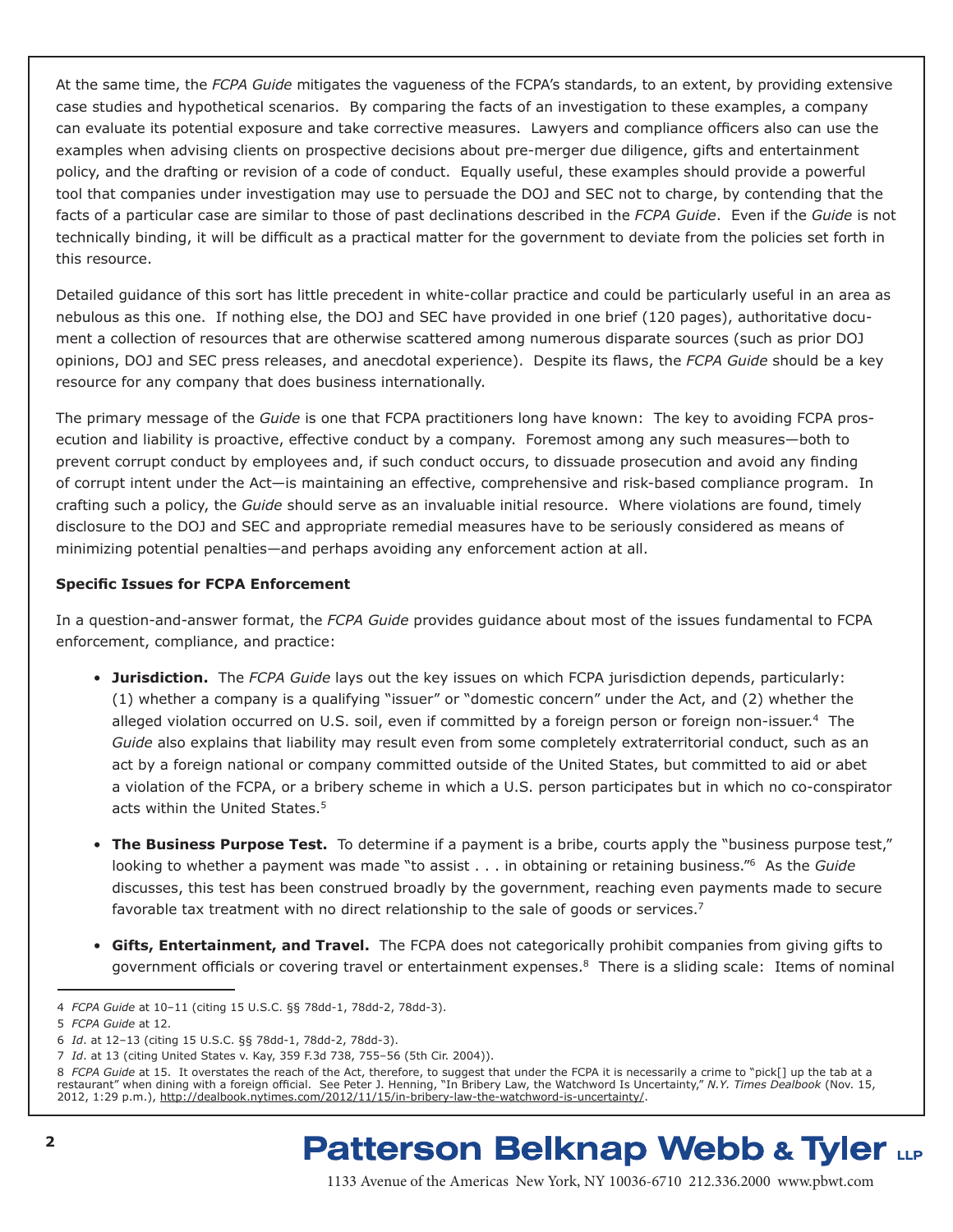value (such as cab fare for a foreign official, the subject of an oft-cited but perhaps apocryphal FCPA anecdote) are unlikely to violate the FCPA, but larger and more extravagant gifts will attract the attention of prosecutors and regulators. Even in the absence of any bright-line rule, the *Guide*'s numerous hypothetical examples provide useful guidance as to the factors on which determinations of lawfulness may depend.<sup>9</sup>

- **Charitable Contributions.** Even a charitable contribution may constitute an unlawful bribe under the Act if it was made to influence a foreign official in order to obtain or retain business.10 The *FCPA Guide* suggests a series of due diligence measures for prospective donors and includes a checklist of questions any company should ask before making a charitable contribution in connection with business operations overseas.<sup>11</sup>
- **Government Instrumentalities.** The Act covers not only payments made to foreign officials working for government agencies but also extends to officials employed by "state-owned and state-controlled entities" in areas as diverse as telecommunications, extraction, and banking and finance—even where the relevant government does not own a controlling share of the entity.12 The *Guide* provides no fewer than eleven factors that courts have used to determine whether such entities constitute government "instrumentalities" under the FCPA.<sup>13</sup> This is consistent with the DOJ's recent litigation posture but leaves regulated entities with great uncertainty about whether a particular official is covered by the FCPA. To be sure, this is an area that would benefit from an amendment of the Act.
- **Third-party agents.** FCPA practitioners long have known that payments to foreign sales or business agents can be risky and must be closely monitored. The *Guide* provides a list of common red flags to look for when dealing with third-party agents, including whether the agent is related to a foreign official and whether the foreign official requested the participation of the sales agent. $14$
- **Successor Liability.** As a general matter, a company that merges with or acquires another company often will assume, directly or indirectly, any FCPA liability that the predecessor company might have had. As indicated by hypothetical scenarios in the *Guide*, a company must perform extensive FCPA due diligence before acquiring or merging with a company engaged in international trade, particularly one with governmental clients.15 Where potential violations are found, a successor entity might be able to prevent or mitigate punishment by timely disclosing and remediating the conduct in cooperation with the DOJ and SEC.<sup>16</sup> A failure to perform adequate pre-merger due diligence will be viewed by regulators in a very dim light.
- **Accounting and Internal Control.** The FCPA's "books and records" provision and its "internal controls" provision require issuers to maintain records that reflect "in reasonable detail" a company's transactions and enable management to maintain control over its assets.<sup>17</sup> At a minimum, these provisions prohibit off-thebooks payments by a company to foreign officials or mischaracterizing such payments in its records.18 The *FCPA Guide* makes clear what has long been known: When certain elements of a violation of the anti-bribery provisions of the FCPA are not met, regulators may simply fall back on the accounting provisions of the FCPA and charge violations of these provisions instead. (Elsewhere, the *Guide* states that such conduct may also be

- 14 *Id*. at 22–23.
- 15 *Id*. at 31–33.
- 16 *Id*. at 29–30.

## **Patterson Belknap Webb & Tyler LLP**

1133 Avenue of the Americas New York, NY 10036-6710 212.336.2000 www.pbwt.com

<sup>9</sup> *FCPA Guide* at 17–18.

<sup>10</sup> *Id*. at 16.

<sup>11</sup> *Id*. at 19. 12 *Id*. at 20–21.

<sup>13</sup> *Id*. at 20.

<sup>17</sup> *Id*. at 38–39 (quoting 15 U.S.C. §§ 78m(b)(2)(A), 78m(b)(2)(B)).

<sup>18</sup> *FCPA Guide* at 39.